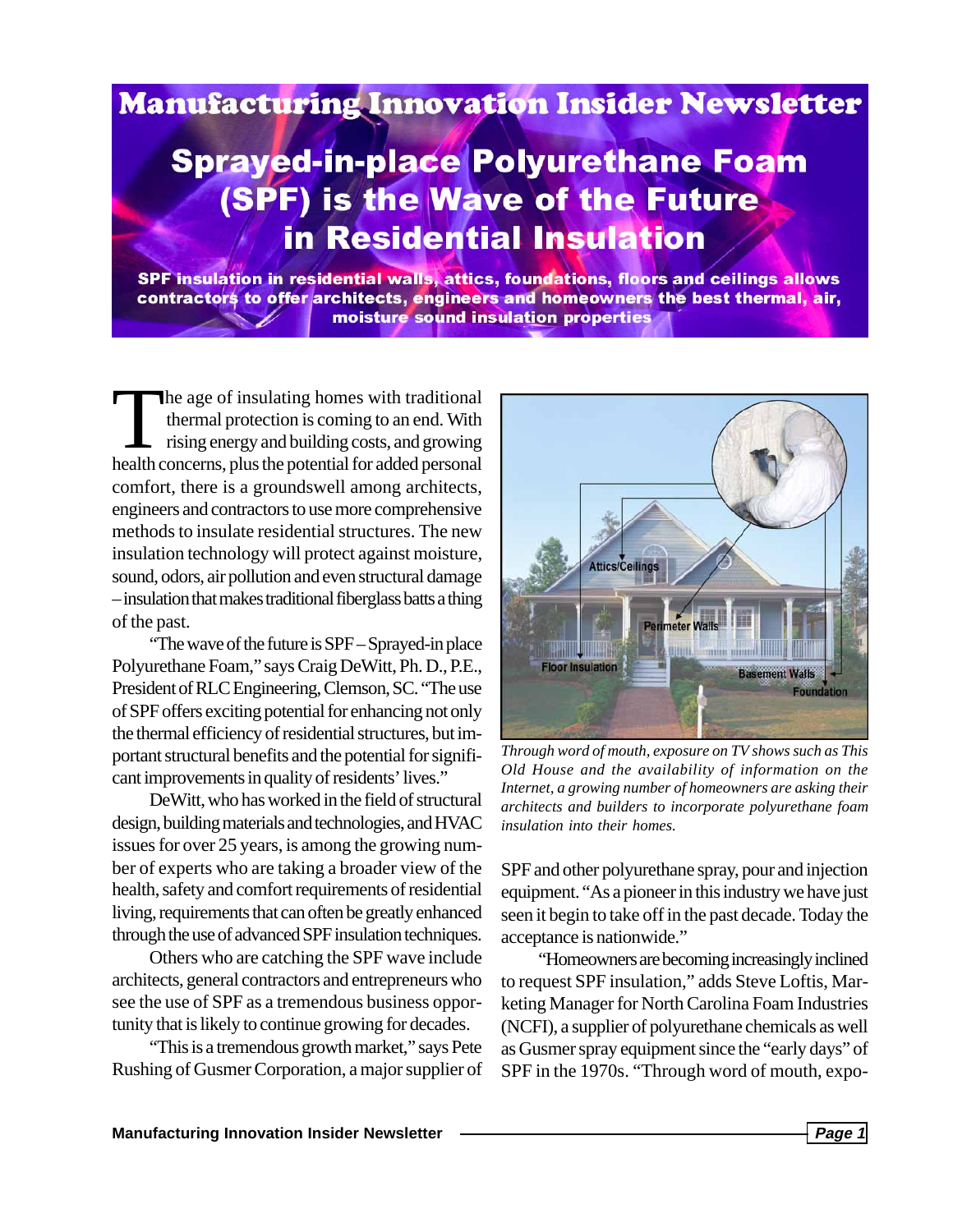## Polyurethane Foam (SPF) is the Wave of the Future

sure on TV shows such as *This Old House* and the availability of information on the Internet, a growing number of homeowners are asking their architects and builders to incorporate polyurethane foam insulation into their houses," Loftis says.

In a nutshell, SPF is polyurethane foam sprayed from a gun onto a surface, such as wallboard and plywood sheathing, or into a cavity such as an enclosed wall or crawlspace. SPF can be used throughout the interior or exterior of a structure, depending on needs. SPF can be applied in a variety of densities, also depending on structural requirements and benefits sought. Some SPF is applied from portable units (hydraulicor air-powered), but many contractors use dedicated, self-contained truck-mounted systems.

Generally speaking, SPF costs more than conventional fiberglass batts. But the additional up-front costs can be overcome by the other benefits of SPF, such as reduced utility costs due to enhanced thermal insulation, increased structural strength and reduced air and water infiltration. Other benefits, such as reduced sound and odor penetration, may also be of value.

#### **More comprehensive thermal insulation**

Not only does SPF offer several added benefits over fiberglass insulation, it does a better job than traditional thermal insulation.

"The conventional R-Value rating system used for insulation is based solely on conduction, or heat transfer through an object or between objects in contact," DeWitt explains. "But when we use SPF, we can protect against convection (heat transfer when a liquid or gas comes in contact with a material) and also radiation (transfer of heat by waves – not requiring contact). Also, when using fiberglass batts, R-Values can differ widely in the field, especially if some batts are improperly installed. For example, an R-13 rated batt may only provide R-9 insulation. Whole wall R-Values may be even less because of voids," he says.

"SPF fills up the nooks and crannies that are often difficult to reach or cover uniformly," adds Loftis.



*SPF insulation in residential walls, attics, foundations, floors and ceilings allows contractors to offer architects, engineers and homeowners the best thermal, air, moisture sound insulation properties.*

"These can cause thermal leakage that can result in increased heating and air conditioning costs."

In the past, air infiltration and intrusion were often viewed as secondary or even overlooked when insulation was considered. Air infiltration, where air literally bypasses insulation, allows heat and cold transfer through the flow of air between the exterior and the interior of the structure. Air intrusion, also known as "wind wash," occurs when air enters the insulation from the exterior and draws off heat or cold air from the interior through the insulation. Air intrusion can substantially undermine the effective R-value of conventional insulations.

Users of conventional batt insulation frequently use "house wraps" (e.g. Tyvek) and vapor retarders in an attempt to seal in air and reduce air infiltration. SPF prevents air penetration even under the pressure differences buildings frequently experience, thereby preventing both air infiltration and intrusion.

#### **Added structural benefits**

Clemson University (Clemson, SC) has been researching the use of SPF as an enhanced attachment system for roofing, says DeWitt, who worked with the university's extension system for 20 years. "This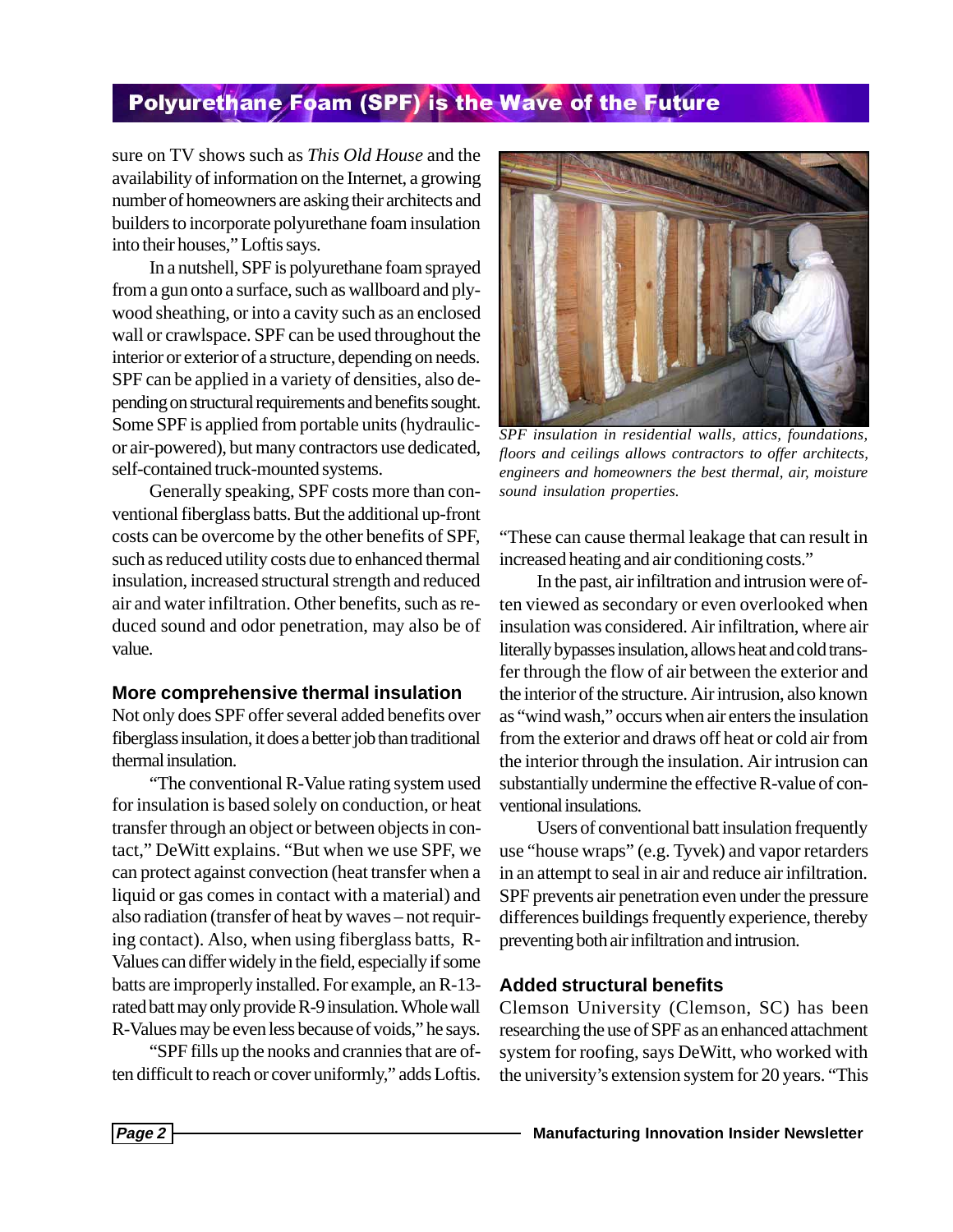### Polyurethane Foam (SPF) is the Wave of the Future

research centers on how to construct or retrofit buildings to be more resistant to hurricanes or other high winds events. Clemson's research shows that SPF can significantly improve the attachment of roof sheathing to trusses and rafters, similar to the way that construction adhesives help bond a floor system together," he says. It should be noted that although low-density "open cell" foam (typically 1/2 lb./cu. ft.) will hold in high winds, high-density "closed cell" foam (typically 2 to 3 lbs./cu. ft.) foam is ideal for such applications.

NCFI's Loftis points out that high-density "closed cell" SPF will not allow water to pass through it, and is approved by FEMA (Federal Emergency Management Agency) as a flood-resistant material.

"SPF offers significant advantages anytime a dwelling is possibly going to come into contact with water. So, along the beach near oceans and lakes where there are high winds and high water, where you have blowing water hitting the exterior of a house, the foam is not going to allow water to penetrate into the doors, windows, roofs or wall assemblies," Loftis says. "Houses with fiberglass batts not only don't hold up to blowing water, but when they become water damaged the owner must be prepared for a very costly tear-out of all the old insulation and installation of new material."

"You get a monolithic effect (acting as a rigid, uniform whole structure) when you spray an attic or walls with SPF," says Stan Betts, President of Foam Tight Insulation, Ocean NJ. "Because you're closing everything off with the foam between each stud cavity, going from stud section to stud section across the sheathing, you're effectively making it a monolithic seal, and the air can't penetrate it."

SPF is not commonly used as exterior roofing material for residential structures, but it is routinely used underneath roofing such as tiles and shingles. But when used on top of the roof – the actual roofing membrane – it is extremely strong. This is done very often on roofs that are flat, low sloped or domed, where shingles



*New insulation technology will protect against moisture, sound, odors, air pollution and even structural damage – insulation that may make traditional fiberglass batts a thing of the past.*

may not be a good choice. The foam used in such situations would typically be of 3-lb. density.

Although SPF is most commonly used in wood and metal structures, it can be used to insulate concrete block walls and concrete foundations. In some dwellings the foam is shot into concrete blocks after every eight courses or so are set in place. SPF can also be applied to the outside of block walls, after which brick, stone or stucco is applied, creating a thermal "sandwich" air barrier.

Such air barriers have been promoted for commercial building codes by the Air Barrier Association of America (ABAA) for a number of years. It is likely that many local and state building codes will soon require air barriers, at least in commercial buildings. This is because effective air barriers greatly improve building efficiencies in both cold and warm climates, plus promote overall envelope performance.

According to the U.S. Department of Energy, up to 40 percent of the energy consumed to heat or cool a building is due to air leakage into and out of the structure. Considering that the leakage may be even greater in many residential structures, the air barrier characteristic available through SPF is another highly attractive and cost-saving feature.